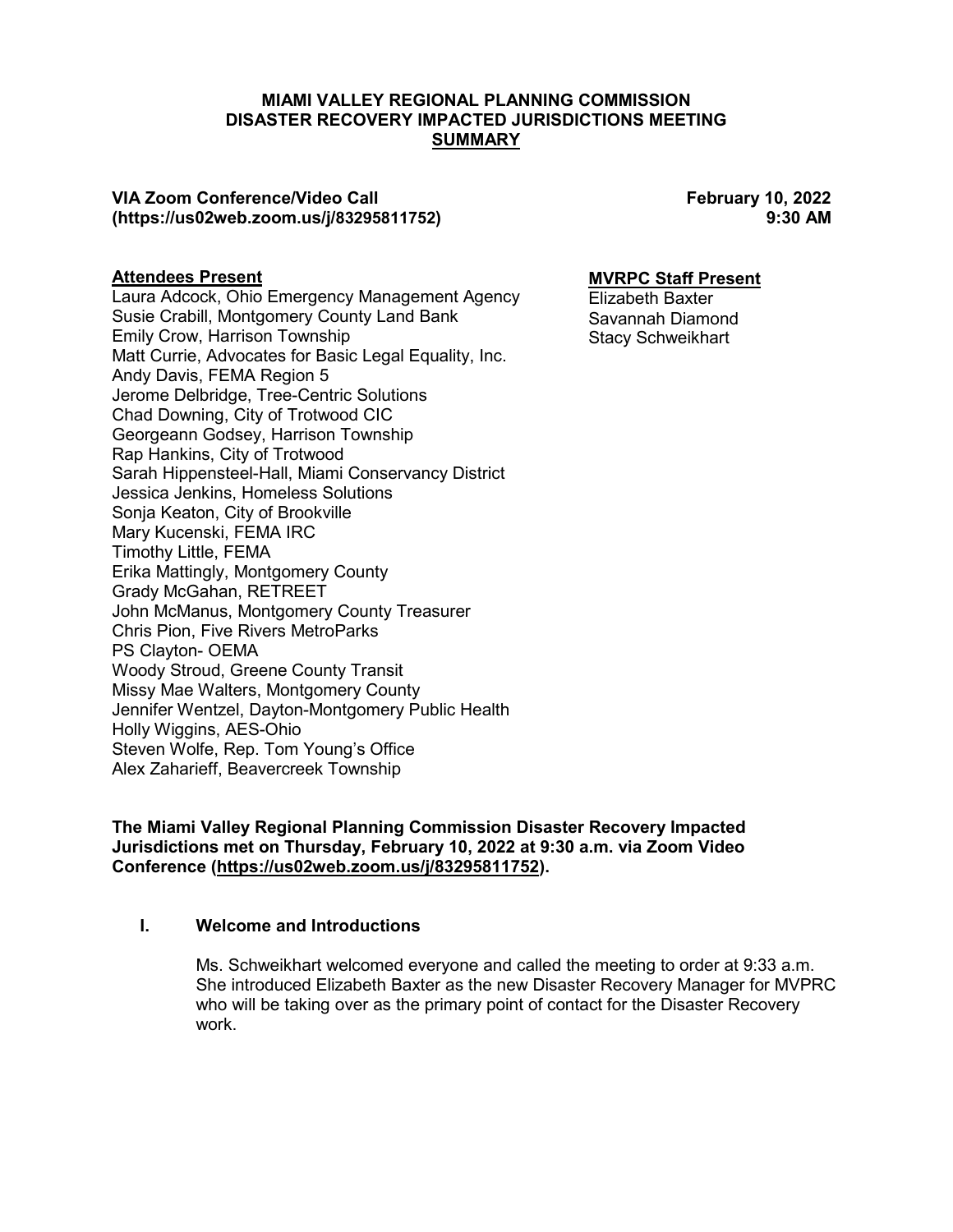# **II. Community Recovery Updates**

Ms. Schweikhart provided an update regarding community recovery. She reviewed the outstanding needs of the jurisdictions to fully recover and become resilient to move forward from the disaster. As a result of those needs a Community Recovery fund was established from The Dayton Foundation's Greater Dayton Disaster Relief Fund. Applications for the first round of funding were due February 1, 2022 and there was significant interest in the opportunity. The Ad Hoc committee will meet to review applications and make funding recommendations to the Leadership Board on March 4, 2022. Ms. Schweikhart advised approved applications will be funded directly through The Dayton Foundation.

Ms. Schweikhart provided an update on the CEDS plan. The 30 day public comment period was completed February 4, 2022 with minor adjustments made to the plan based on public feedback. The plan will cover 13 counties and make additional EDA funding available. The EDA would like applications for infrastructure projects which promote economic development submitted no later than February 28, 2022 for first consideration.

## **III. No Progress Properties Discussion**

Mr. McManus offered discussion on "No Progress Properties" and the opportunities a jurisdiction can take advantage of to move the properties forward. He introduced staff which leads the effort of working with tax delinquent properties. The Montgomery County Board of Revisions has resumed expedited foreclosure which will allow a faster option to transfer property to a local municipality. There is a new criterion for the expedited foreclosure process with the first being the property must be "under water" to move through the process. Mr. McManus provided contact information of the staff which will assist the jurisdictions if interested in participating in the expedited process.

The judicial foreclosure process was reviewed which will allow a transfer of property to the municipality without the property being "under water". A final option which was discussed was the depositor foreclosure which is available to citizens of a community. This is a program will allow any resident to move a property into the judicial foreclosure process without the property being vacant to assist with the recovery of a neighborhood.

Ms. Crabill discussed options for how a community could resolve nuisance properties through demolition. She advised the Montgomery County Land Bank is the lead entity for the demolition program housed at the Ohio Department of Development. The Lank Bank submitted a list of properties requesting funding for demo throughout the county.

Ms. Schweikhart reminded the jurisdictions there are two contracts being held with The Dayton Foundation to assist individuals impacted by the tornado with recovery efforts. Catholic Social Services has agreed to assist with the case management for those still needing financial assistance and Habitat for Humanity to provide repair and rebuild work to impacted properties.